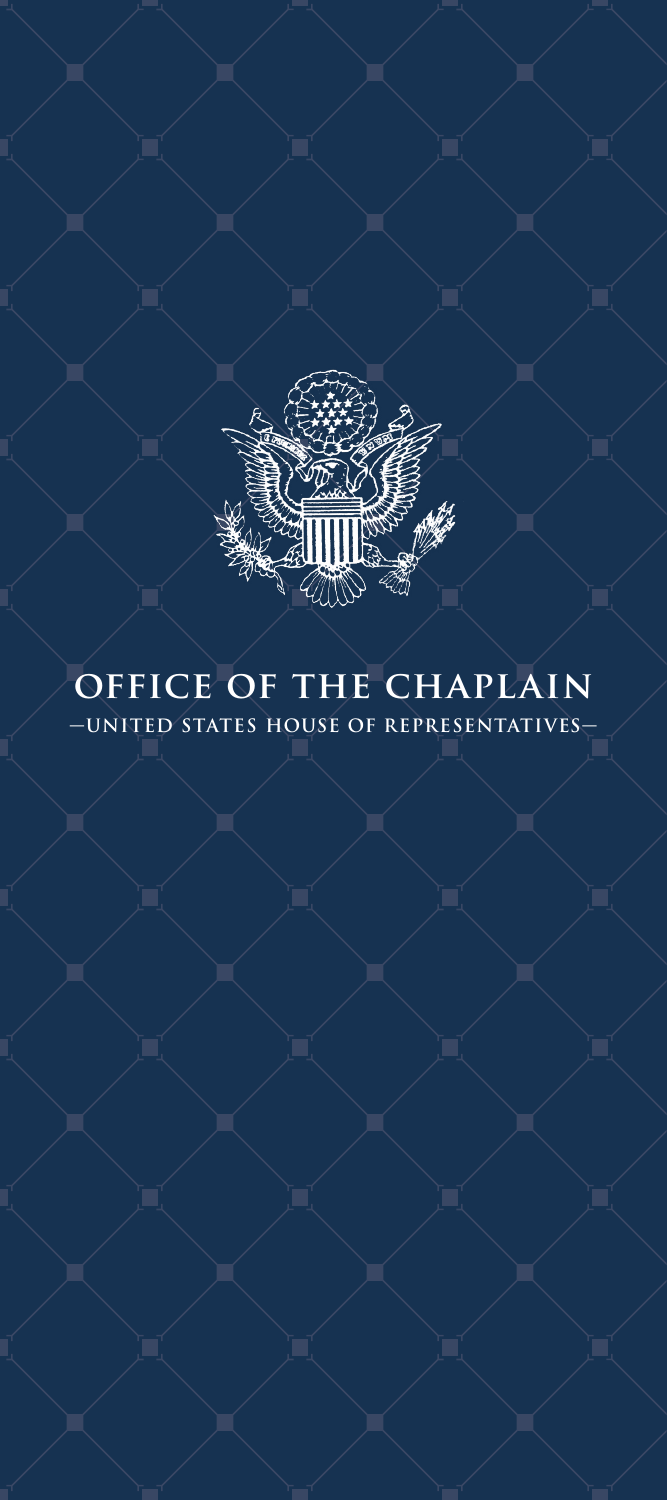

*George Washington Prayer Window*; anonymous gift, 1955; Congressional Prayer Room; image courtesy of the Architect of the Capitol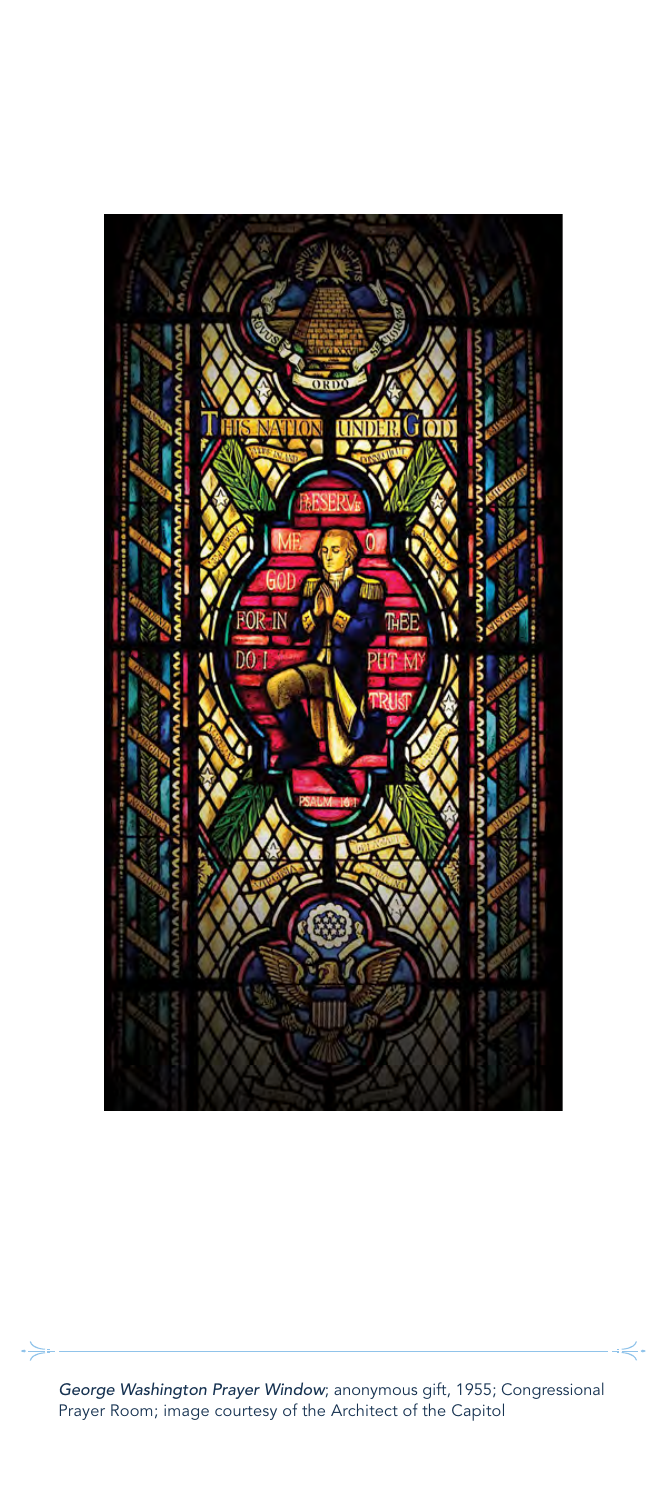# **i have lived, sir, a long time, "** and the longer I live, the more convincing Proofs I see of this Truth: that God governs in the Affairs of Men…. I therefore beg leave to move, that henceforth Prayers, imploring the Assistance of Heaven, and its Blessing on our Deliberations, be held in this Assembly every Morning before we proceed to Business, and that one or more of the Clergy of this City be requested to officiate in that Service."

Benjamin Franklin | June 28, 1787 *From a speech to the Constitutional Convention*

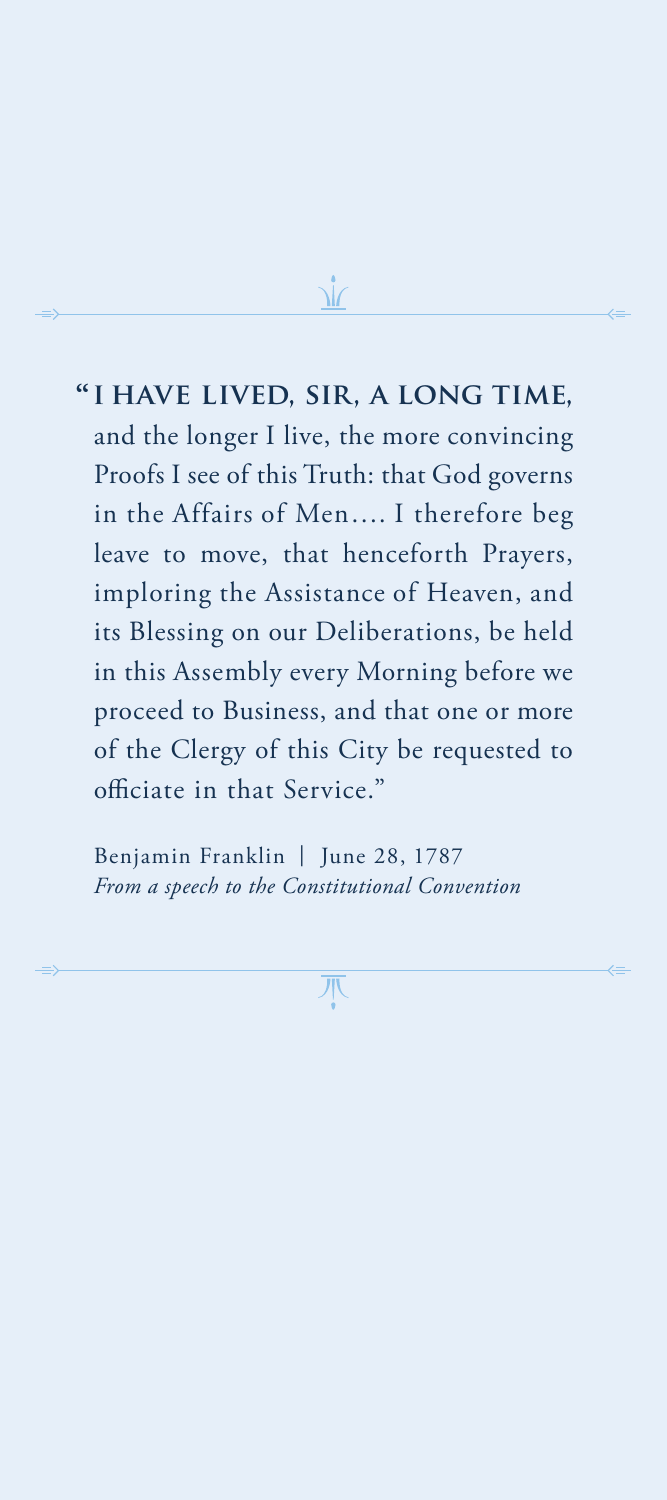

## **ministry of the chaplain**

### opening prayer

The primary duty of the Chaplain of the House is to offer a prayer at the commencement of each day's sitting of the House, as called for in the *Rules of the House of Representatives*. The prayers, offered in the House Chamber, are broadcast live on live.house.gov and C-SPAN and are archived in the *Congressional Record* as well as on the Office of the Chaplain website, chaplain.house.gov.

The Chaplain also coordinates a guest chaplain program to host clergy, who are nominated personally by House Members, to lead the opening prayer. The richness of religious expression in the United States is well illustrated in these prayers.

#### pastoral services

The Chaplain offers a ministry of presence to all members of the House community and serves Members and their families as well as congressional staff with spiritual care and counsel, prayer services, discussion events, and other activities.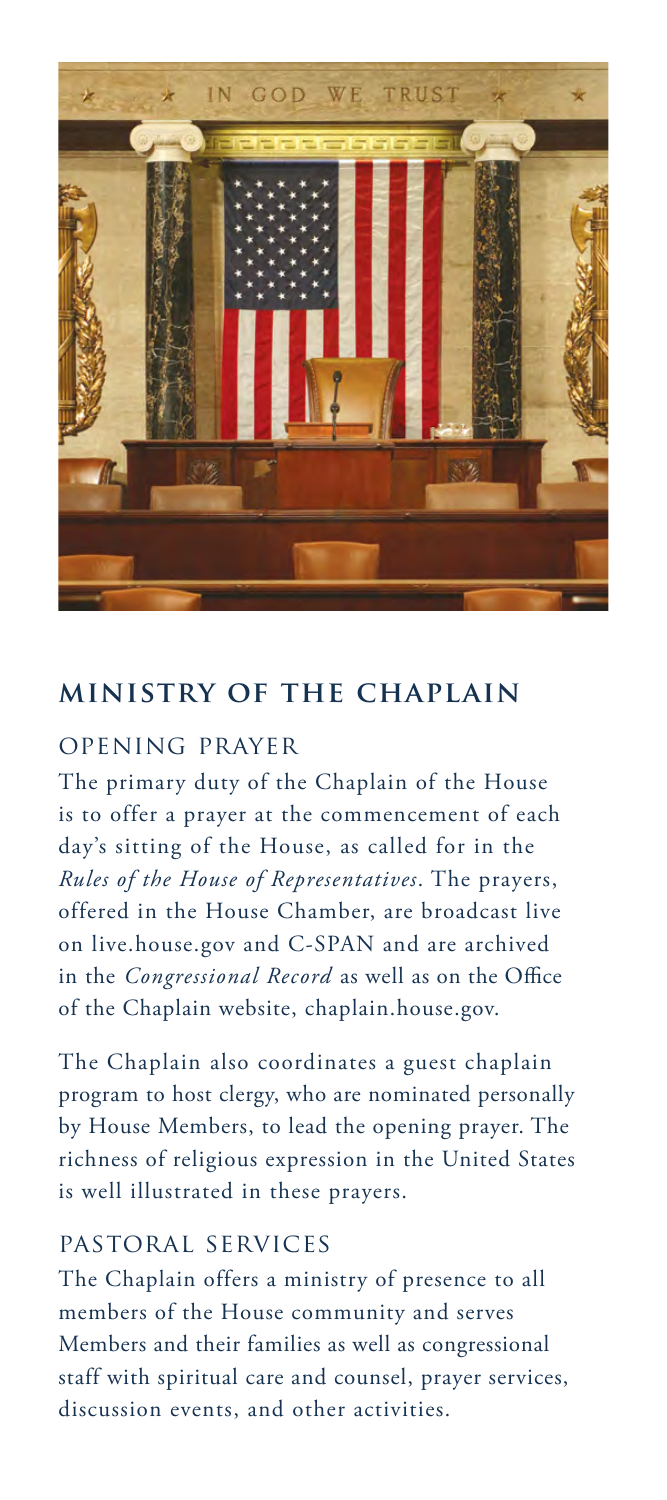Additionally, the Office of the Chaplain maintains the Congressional Prayer Room located near the Rotunda in the heart of the U.S. Capitol. Established in 1954 solely for Members of the House and Senate, the room is used for their communal and private prayer, study, and reflection.

events and information services The Chaplain leads prayer at official ceremonies on Capitol Hill—including historical commemorations, congressional award presentations, and memorial services—adding solemnity and dignity to the events. The Chaplain also embraces the opportunity to welcome visiting religious leaders from around the world to the Capitol.



Historical information, links to local houses of worship, and listings of events of a spiritual or religious nature are available on chaplain.house.gov. The Office also assists congressional offices with requests for information concerning religious and spiritual matters.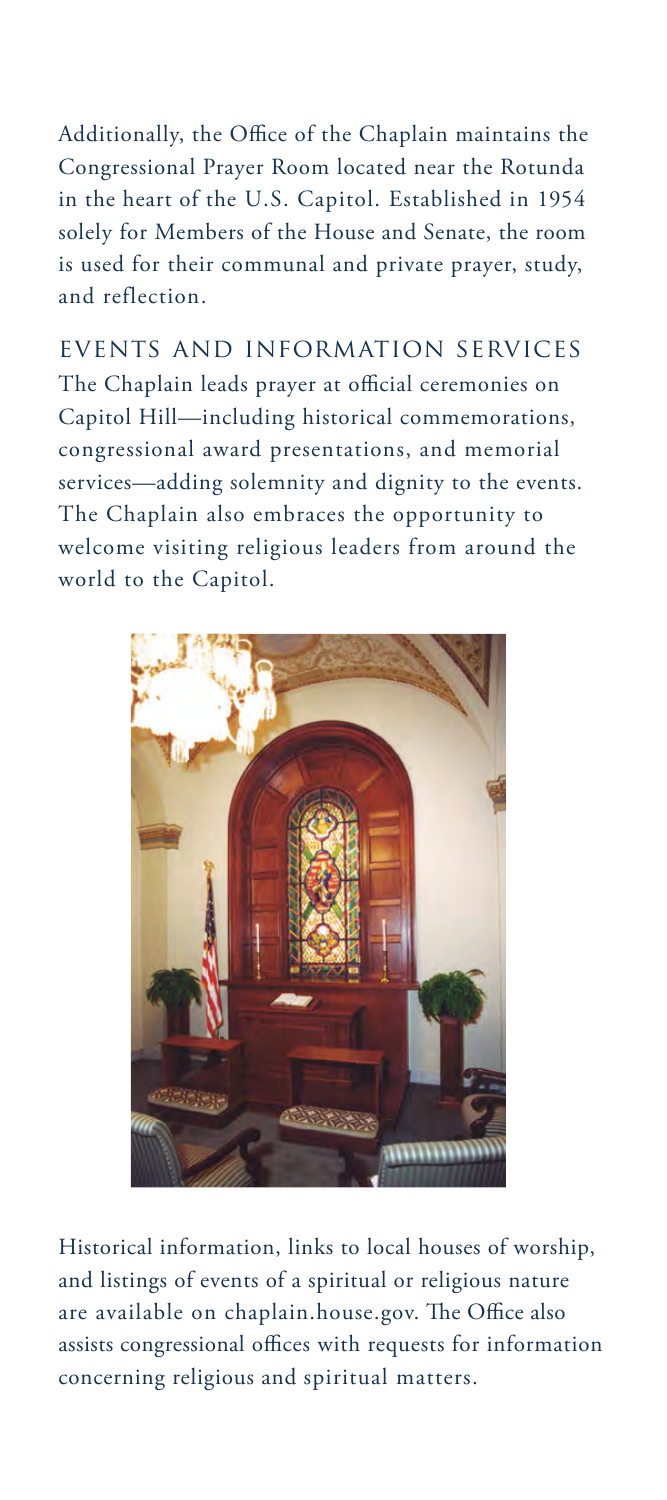

# **chaplain margaret grun kibben**

On January 3, 2021, Margaret Grun Kibben was elected by the House Membership and sworn in by Speaker Nancy Pelosi as the 61st Chaplain of the United States House of Representatives.

In her final active-duty assignment in the Navy, [Rear Admiral (retired)] Chaplain Kibben was the U.S. Navy's 26th Chief of Chaplains, serving as the director of religious ministry for the Department of the Navy and advising the Secretary of the Navy, the Chief of Naval Operations, the Commandant of the Marine Corps, and the Commandant of the Coast Guard on all matters pertaining to religion in their respective services. She led a community of 2,500 active and reserve officers and enlisted religious ministry professionals. Before this assignment, Kibben served as the 18th Chaplain of the Marine Corps and the Deputy Chief of Chaplains.

A native of Warrington, Pennsylvania, Chaplain Kibben entered active duty in 1986 through the Navy's Theological Student Program. She earned a Bachelor of Arts degree from Goucher College in Towson, Maryland; Master of Divinity and Doctor of Ministry degrees from Princeton Theological Seminary; and a Master's degree in National Security and Strategic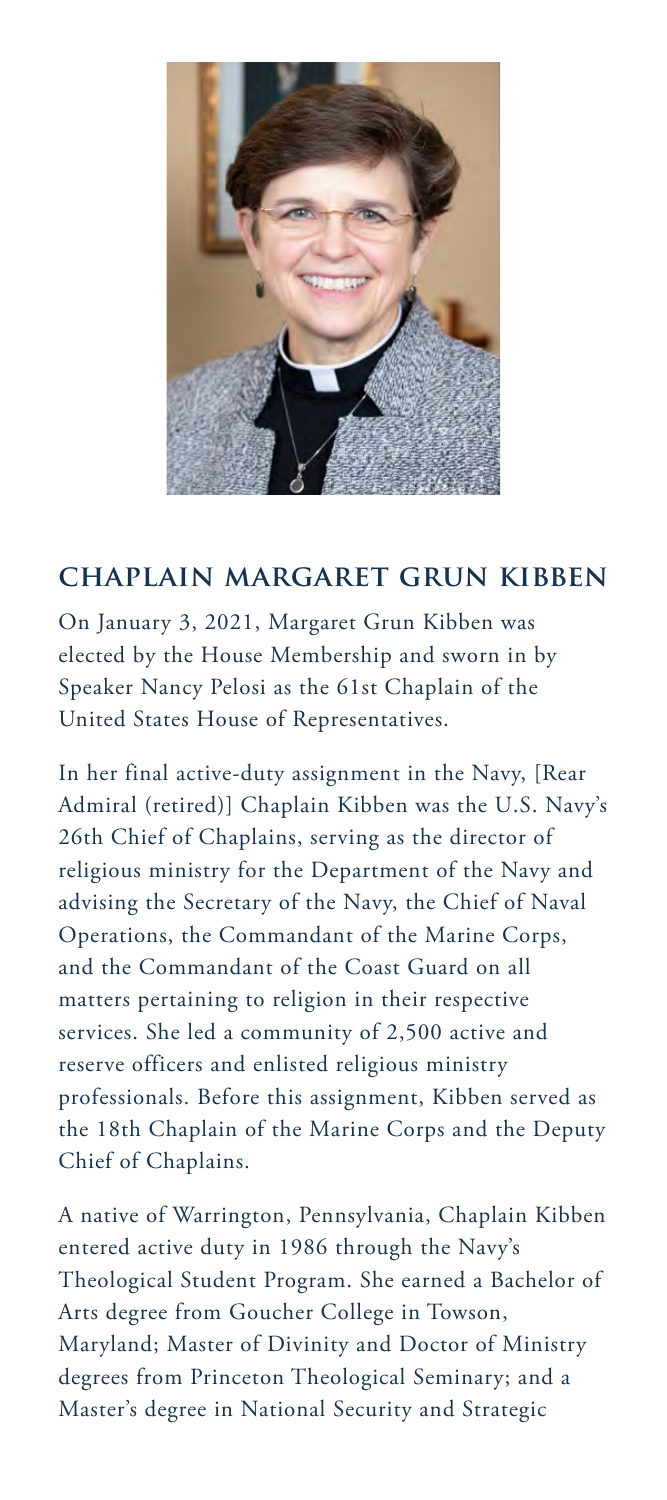Studies from the Naval War College in Newport, Rhode Island. Kibben served as a senior fellow at the United States Institute of Peace in Washington, DC. Her military career spans both Navy and Marine Corps assignments ashore, at sea, and abroad, with several deployments to the Mediterranean, Norway, Turkey, and Afghanistan.

Following her retirement, Kibben established Virtue In Practice, LLC, a business dedicated to moral, ethical, and spiritual executive leader advisement. She also served as a consultant to the Department of the Navy's Sexual Assault Prevention and Response Office.

 "it is an honor to serve in this position and to pray for the House and the Members and staff who labor therein. In providing and facilitating for their religious needs and caring for them in a confidential manner, I hope that each will find a sacred space for their life's journey."

Chaplain Kibben serves on the Princeton Theological Seminary Board of Trustees, the Inamori International Center for Ethics and Excellence, and the Marine Corps Scholarship Foundation. She is a founding member of AI and Faith. Her personal awards include the Distinguished Service Medal, the Legion of Merit (two awards), the Bronze Star, the Meritorious Service Medal (three awards), and the Navy Commendation Medal (three awards).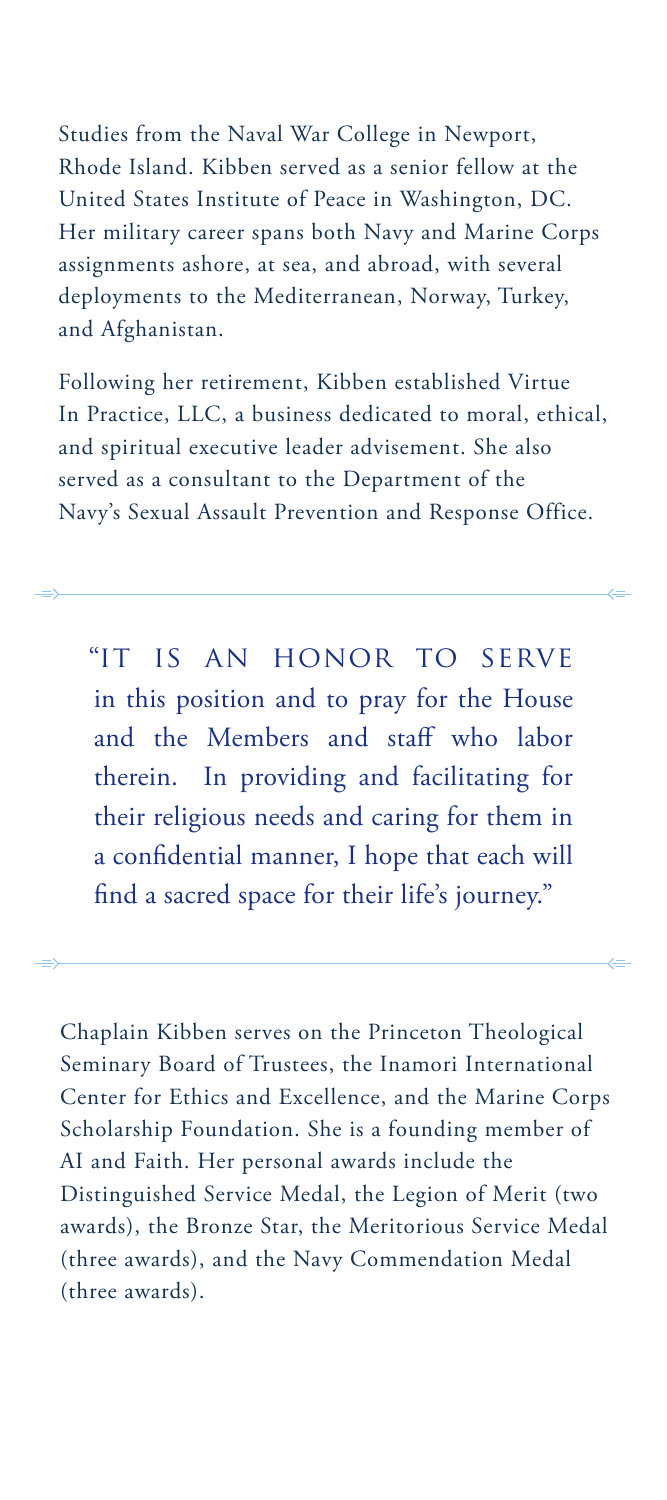*b***E THOU PRESENT, O GOD OF** WISDOM, and direct the councils of this honorable assembly; enable them to settle things on the best and surest foundation. That … truth and justice, religion and piety, prevail and flourish amongst the people. Preserve the health of their bodies and vigor of their minds; shower down on them and the millions they here represent, such temporal blessings as Thou seest expedient for them in this world and crown them with everlasting glory in the world to come."

Reverend Jacob Duché | September 7, 1774 *From the First Prayer of the Continental Congress*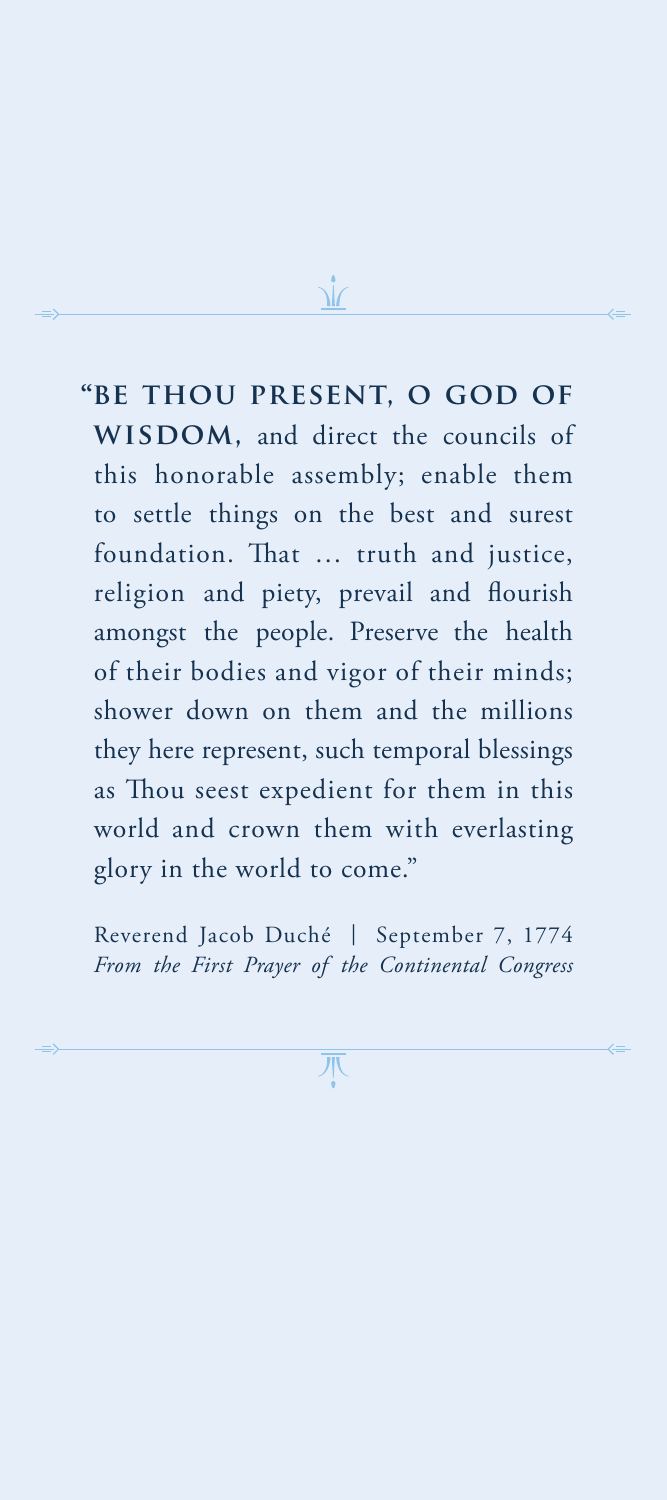# **history of the chaplaincy**

Prayer has been present in the deliberations of the United States' legislative body from the nation's earliest days.



On September 7, 1774, the Continental Congress began with a prayer offered by the Reverend Jacob Duché (depicted above), an Episcopal rector from Philadelphia. During the Constitutional Convention in 1787, Founding Father Benjamin Franklin encouraged the practice of opening legislative sessions with a prayer. On May 1, 1789, in one of its first acts, the House elected the Reverend William Linn, a Presbyterian minister from Philadelphia, as the official Chaplain of the House.

For more than 200 years, each Congress has named a Chaplain of the House, excluding the years preceding the Civil War when local clergy served as volunteer chaplains. At the beginning of each Congress, the Chaplain is elected to a two-year term by the House Membership. There is no limit to the number of terms a Chaplain may serve.

Sixty individuals have held the office since its inception. A list can be found on the Office of the Chaplain's website, chaplain.house.gov.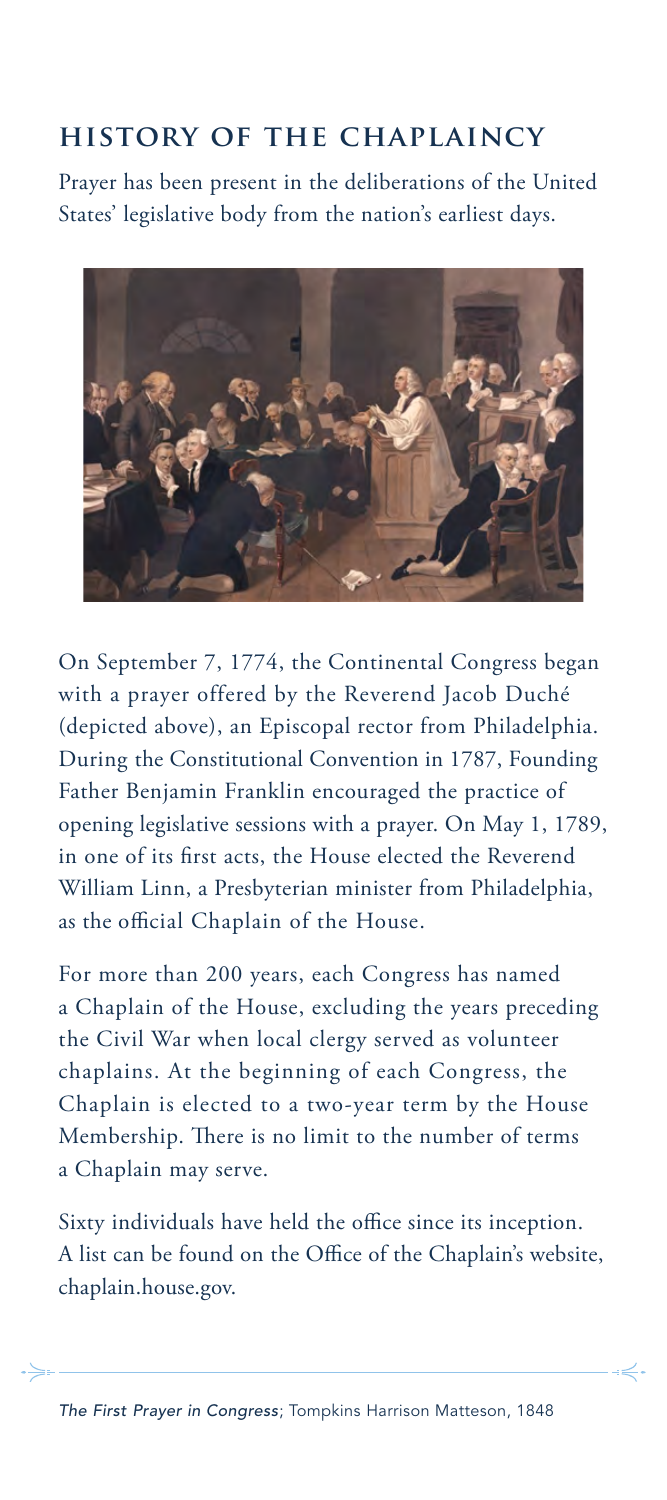# **depictions of faith in the capitol**

The U.S. Capitol is home to hundreds of pieces of art statues, busts, paintings, portraits, friezes, and murals—that portray scenes of American history, celebrate its citizens, and symbolize the ideals that have built the nation.



Twenty-three marble relief portraits of lawgivers throughout history circle the wall above the gallery that overlooks the House Chamber, each serving as a reminder of the principles that underlie American law. The center relief of Moses (above) hangs directly across from the rostrum where the Speaker of the House presides and the Chaplain offers the daily prayer. Inscribed in stone above the rostrum is our nation's official motto—"In God We Trust."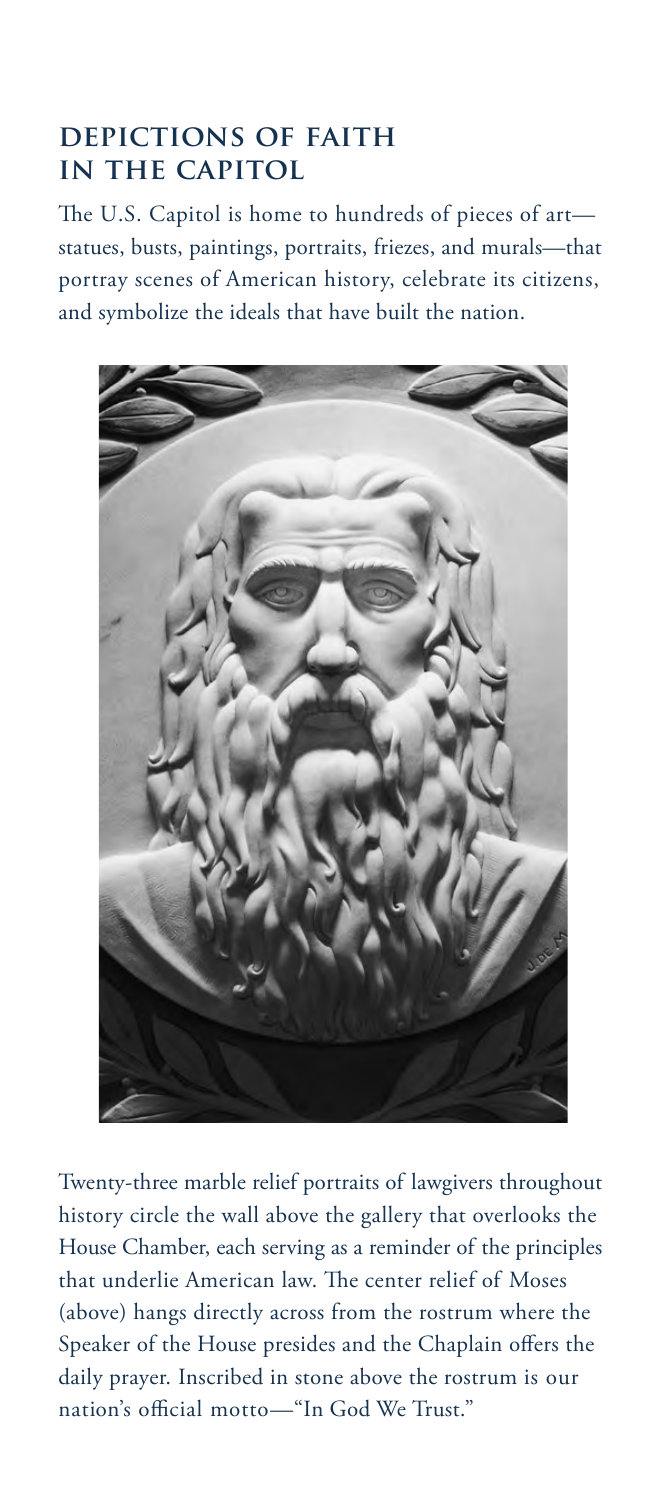The Old Hall of the House, now called Statuary Hall, contains part of the collection of 100 statues that honors two citizens from each state who are "illustrious for their historic renown." Among the great political and military figures, reformers, inventors, and adventurers in the collection are religious leaders representing many faiths.

The Reverend Peter Muhlenberg was a Lutheran pastor who left the pulpit to take up arms for American independence, eventually becoming a general. Pennsylvania voters later elected him to the First Congress. His statue was added to the National Statuary Hall Collection in 1889. A portrait of his brother, the Reverend Frederick Muhlenberg the first Speaker of the House and himself an ordained Lutheran pastor—hangs in the Speaker's Lobby outside the House Chamber.





*Moses;* Jean de Marco, 1950; House Chamber; image courtesy of the Architect of the Capitol

*John Peter Gabriel Muhlenberg;* Blanche Nevin, 1884, given by Pennsylvania in 1889; Crypt; image courtesy of the Architect of the Capitol

*Frederick A.C. Muhlenberg*; Samuel B. Waugh (after Joseph Wright), 1881; Speaker's Lobby; Collection of the U.S. House of Representatives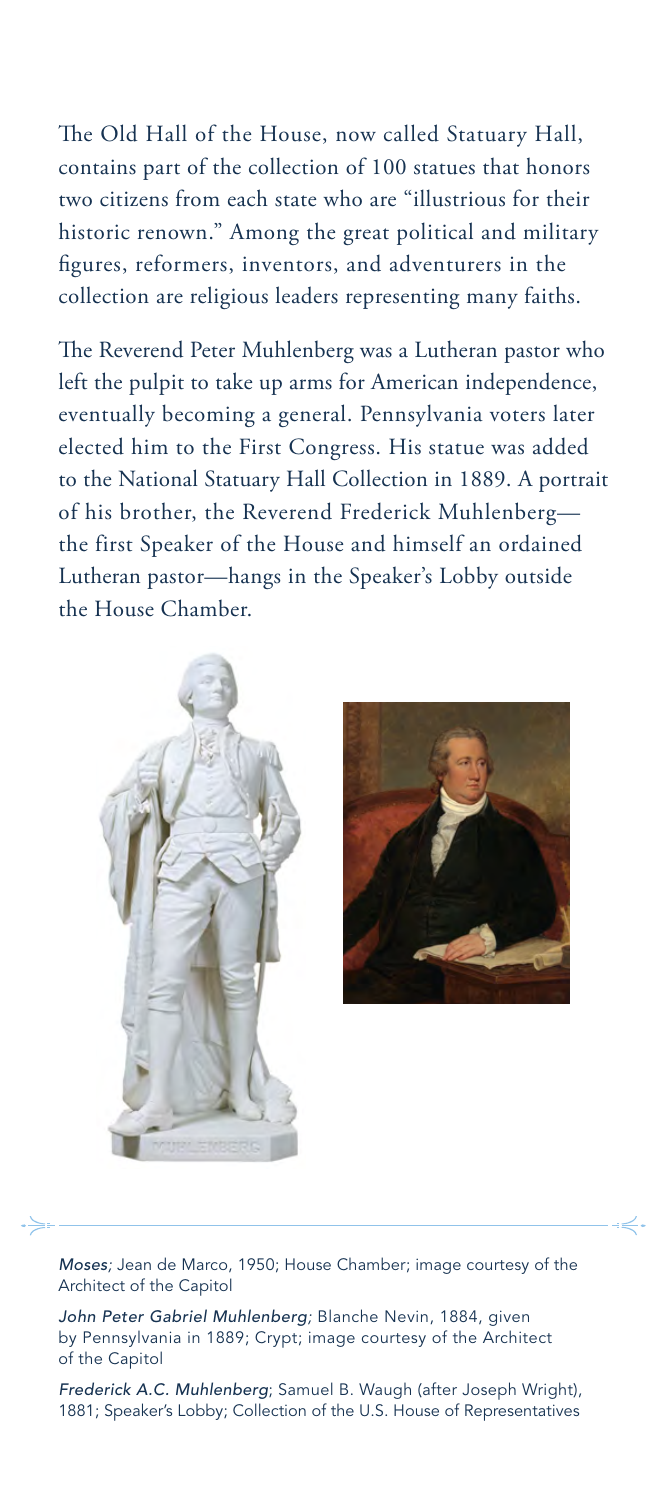

One of two paintings in the House Collection by Albert Bierstadt, *Entrance Into Monterey* shows a luminous scene from Monterey, California, just as Spanish settlers first arrive in 1602. In the middle distance, Bierstadt depicts a Catholic Mass in progress under an oak tree, an event that reportedly took place the day after the landing of Spanish explorer Sebastián Vizcaíno. As a leader of the "Sacred Expedition," Father Junípero Serra founded Spain's first California missions around the time of the American Revolution. His statue (below) was given to the collection by California in 1931.

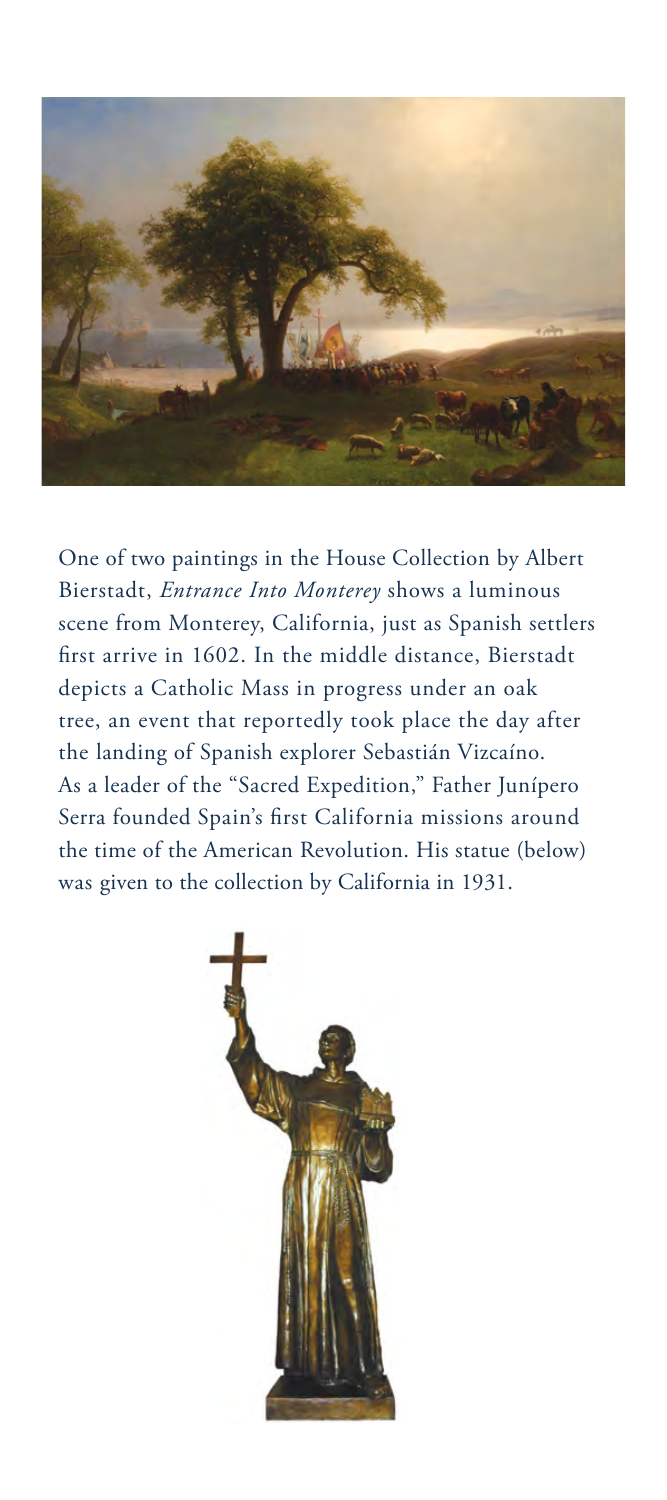Roger Williams immigrated to the New World from England in pursuit of religious freedom. He served as an assistant pastor before he was banished by leaders of the Massachusetts Bay Colony for heresy and sedition. A master of Native American languages, he purchased land from the Narragansett Indians in 1636 that became the colony of Rhode Island. He championed full liberty in religious beliefs, an ideal practiced in the new colony and ultimately enshrined in the Bill of Rights. His statue (below) was given to the collection by the State of Rhode Island in 1872.



*Entrance Into Monterey*; Albert Bierstadt, 1876; grand stairwell on the East Front of the Capitol; Collection of the U.S. House of Representatives

*Father Junípero Serra*; Ettore Cadorin, 1930, given by California in 1931; Statuary Hall; image courtesy of the Architect of the Capitol

*Roger Williams*; Franklin Simmons, 1870, given by Rhode Island in 1872; Senate Wing, Second Floor; image courtesy of the Architect of the Capitol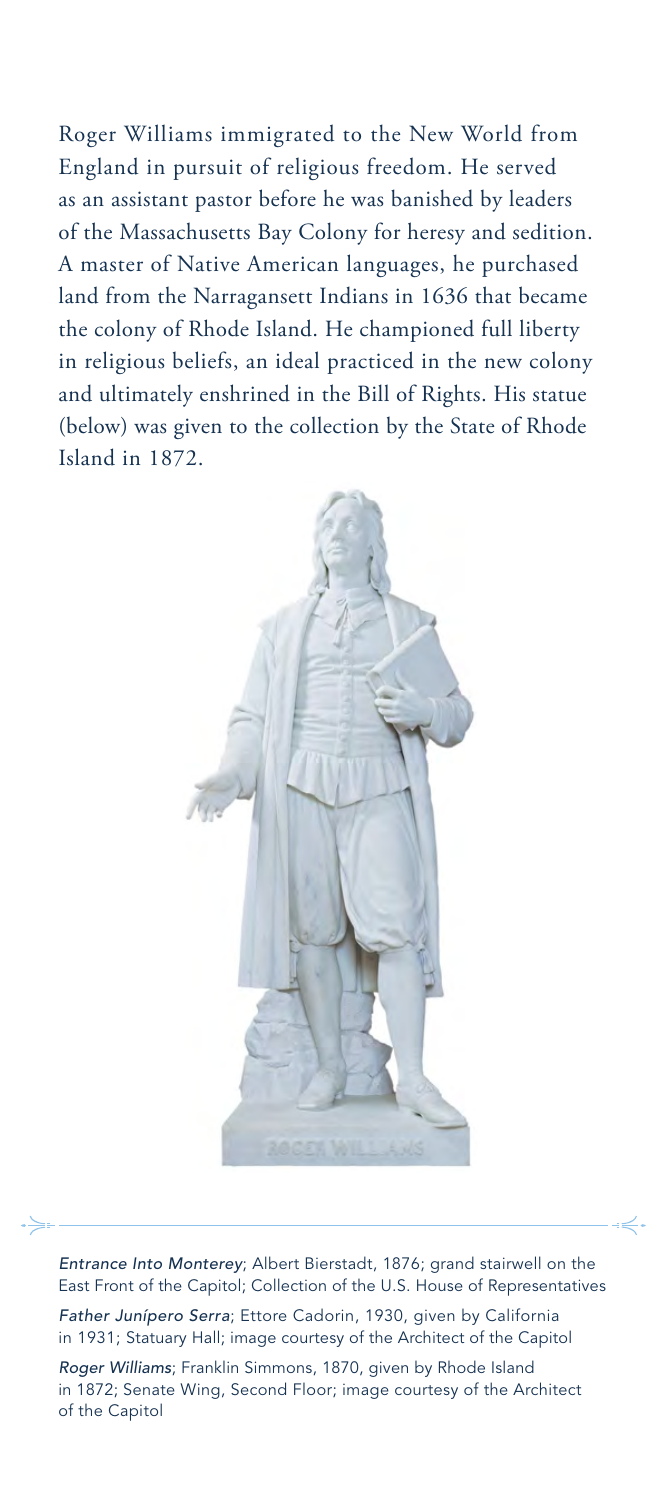

A statue of Mother Joseph (above) was added to the collection by Washington state in 1980. A nun of the Sisters of Providence, Mother Joseph led a group of five missionary sisters to the Pacific Northwest Territories in 1856. Her mission was responsible for the completion of 11 hospitals, seven academies, five Indian schools, and two orphanages.



Among the statues displayed in the Capitol Rotunda is a bust of the Reverend Martin Luther King, Jr. (far right), whose religious faith inspired activism that led to historic civil rights legislation. Overhead, the "Frieze of American History" rings the Rotunda with a series of 19 significant historical scenes. One features William Penn with the Delaware Indians at the time of the Treaty of Shackamaxon (above), which forged an amicable relationship between the Quakers and the Indians.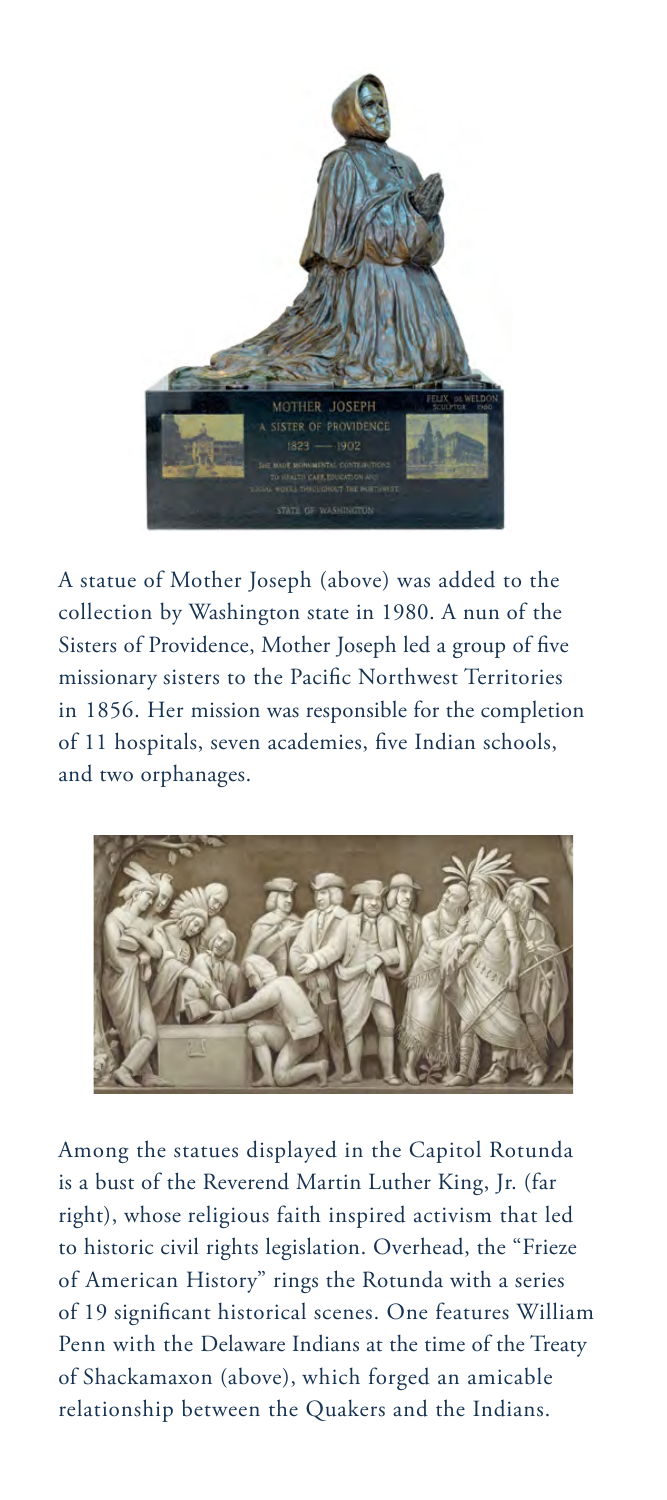

*Mother Joseph*; Felix W. de Weldon, 1980, given by Washington in 1980; Capitol Visitor Center, Lower Level; image courtesy of the Architect of the Capitol

*William Penn and the Indians, 1682* (left); *Constantino Brumidi*, c. 1880; Frieze of American History (above), Rotunda; image courtesy of the Architect of the Capitol

*Martin Luther King, Jr.*; John Wilson, 1986; Rotunda; image courtesy of the Architect of the Capitol